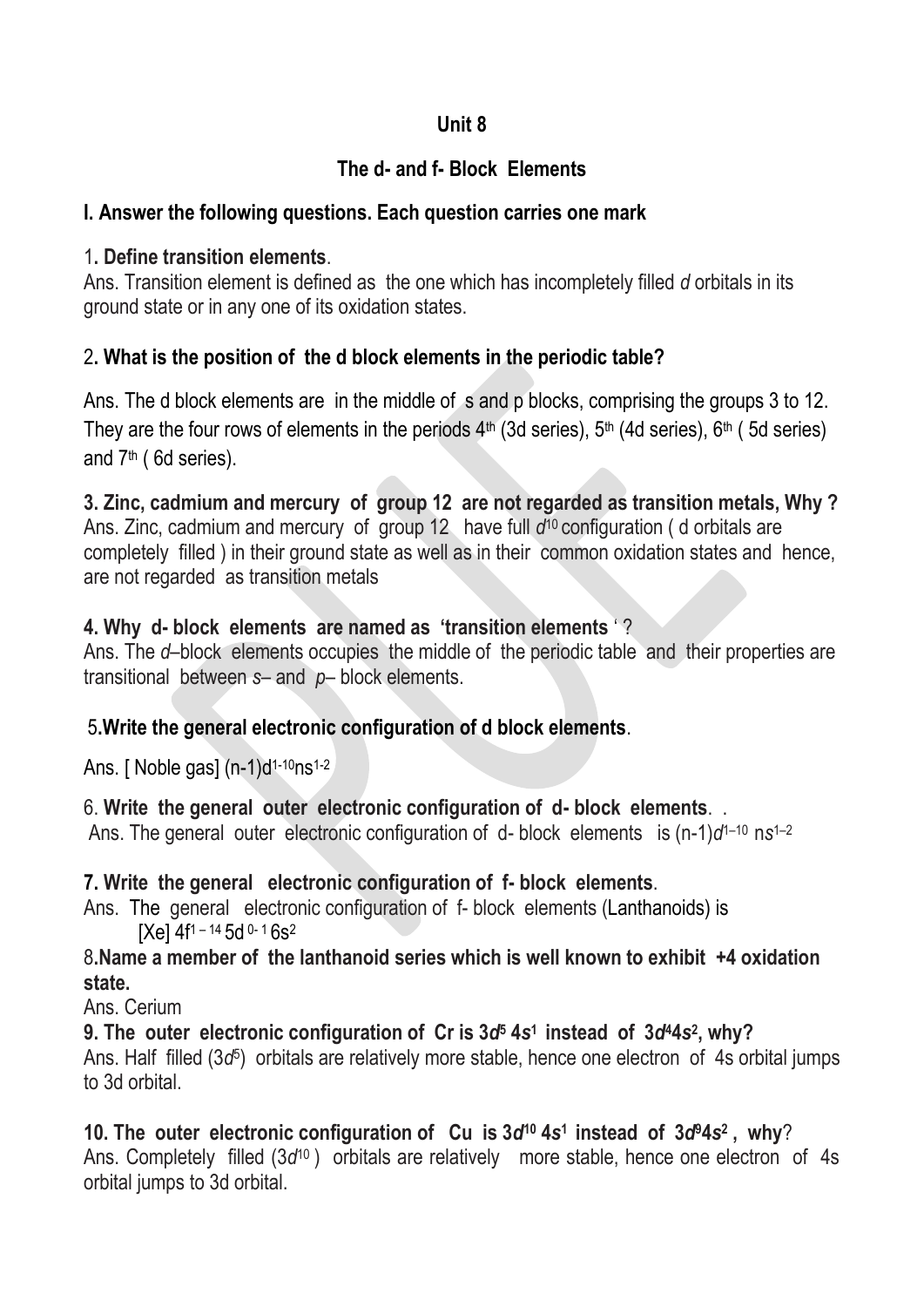## **11. Account for high melting point and boiling points of transition metals**.

Ans. The melting and boiling points of transition metals are high because of the involvement of greater number of electrons from (n-1)*d* orbitalsin addition to the n*s*  electrons in the inter atomic metallic bonding.

## **12.What is the trend in melting points of transition metals in a series?**

Ans.The melting points of the transition metals in a series rise to a maximum at the middle of the series (i.e. Cr or Mo or W - element with *d* <sup>5</sup> configuration ) and fall regularly as the atomic number increases.

## **13.Why do transition metals have higher enthalpies of atomization?**

Ans. Involvement of a large number of unpaired electrons of d orbitals favour stronger inter atomic interactions resulting in stronger bonds between the atoms of a metal and higher enthalpies of atomization.

## **14.Name one 3d series elements, that do not show variable oxidation states**.

Ans. Sc (+3)

15.Transition metals exhibit variable oxidation states in its compounds, why? Ans. Transition metals exhibit variable oxidation states in its compounds due to the availability of both ns &  $(n - 1)$  d electrons for bond formation.

## 16**. Name 3d series metal which shows highest oxidation state**.

Ans. The highest oxidation state shown by 3d series transiNa

tion metals is  $+7$  by Mn

## 17. **Name a metal in the 3d series of transition metals which exhibit +1 oxidation state most frequently**.

Ans. copper

## **18.What is the trend in oxidation state of transition metals** ?

Ans. The oxidation state increases with increase in atomic number & reaches a maximum in the middle and then decreases.

## 19. **3d series transition metals exhibit +2 as the most common oxidation state (except Sc) why?**

Ans. The +2 oxidation state, which commonly occurs for nearly all the transition metals is due to the loss of their outer 4*s* electrons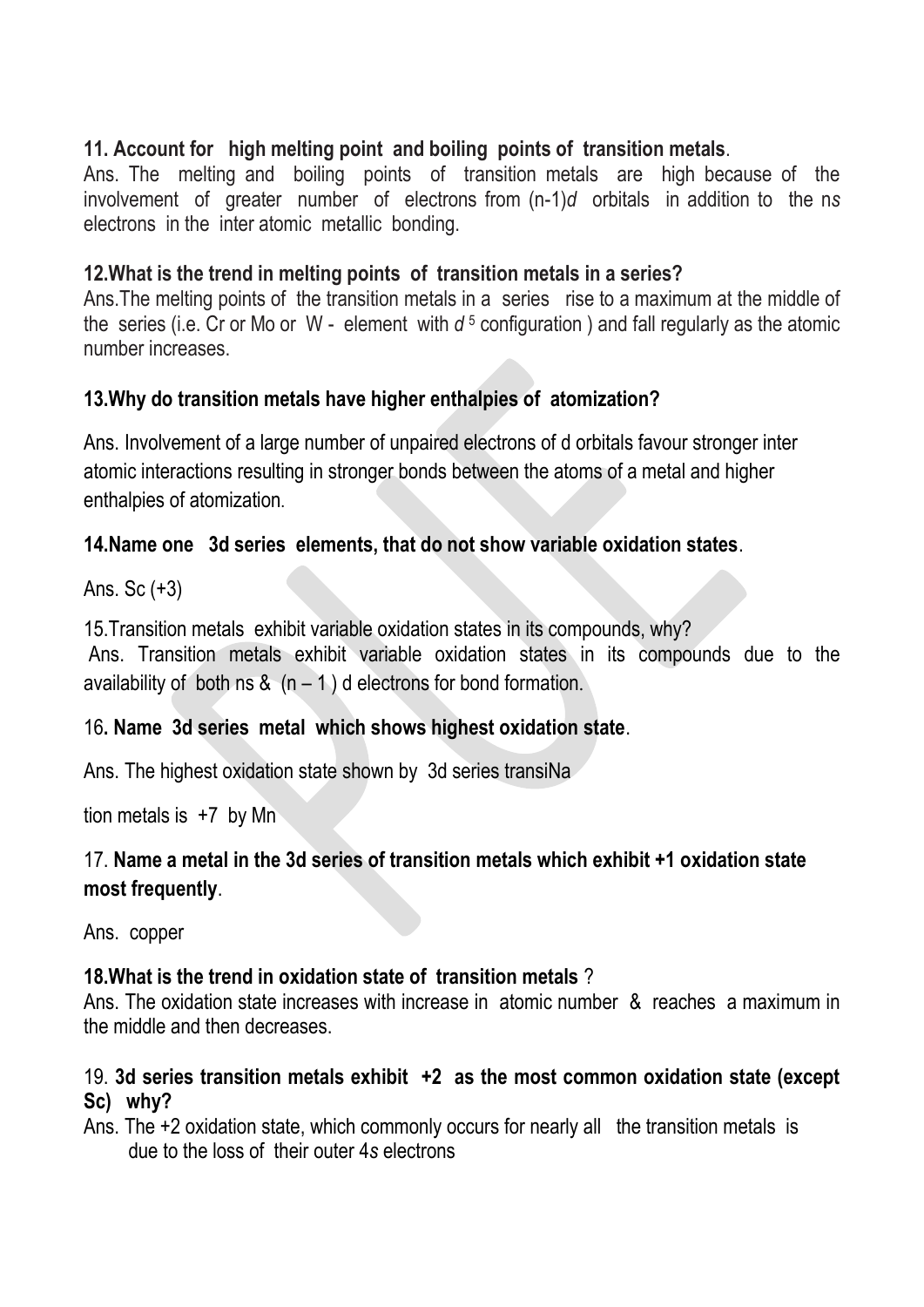## **20. Why transition metals and their compounds shows paramagnetic behavior ?**

Ans. The transition metal ions are generally containing one or more unpaired electrons in them & hence their compounds are generally paramagnetic.

### 21. **Name an of alloys of transition metals with non transition metals.**

Ans. Brass ( Cu & Zn) or Bronze ( Cu & Sn)

### **22.What is the action of neutral or faintly alkaline permanganate solution on iodide ?**

Ans. Alkaline permanganate solution oxidize iodide to iodate.

### **23. What happens when potassium permanganate is heated to 513 K ?**

Ans. Potassium permanganate decomposes at 513K to potassium manganate, manganese dioxide and oxygen.

#### **24. What is the principal oxidation state exhibited by the lanthanoids? Ans. The principal oxidation state of lanthanoids is +3.**

**25.Write the spin-only formula used to calculate the magnetic moment of metal ions.**  Ans. The magnetic moment is determined by using the spin only formula,

> $\mu = \sqrt{n(n+2)}$  where n is the number of unpaired electrons and μ is the magnetic moment in units of Bohr magneton (BM).

26. Why is  $Sc^{3+}$  (or  $Zn^{2+}$ ) diamagnetic?

Ans.  $Sc^{3+}(Z=21)$  3d<sup>0</sup> no unpaired electron, n=0,  $\mu$ =0.

(or  $Zn^{2+}(Z=30)$  3d<sup>10</sup> no unpaired electron, n=0,  $\mu$ =0)

#### **27. What is the most common oxidation state of lanthanoids and actionoids?**

Ans. The most common oxidation state of lanthanoids and actionoids is +3.

#### **28.What is Actinoid contraction?**

Ans. There is a gradual decrease in the size of atoms or  $M<sup>3+</sup>$  ions across the series. This is known as the actinoid contraction.

#### **29.Actinoid contraction is more than lanthanoid contraction. Give reason.**

Ans. The actinoid contraction is, more than lanthanoid contraction due to poor shielding by 5*f* electrons from nuclear charge.

#### **30. Actionoids show larger number of oxidation states than lanthanoids. Why?**

Ans. In actinoids 5f, 6d and 7s levels are of comparable energies ,hence electrons from these orbitals are available to lose or share.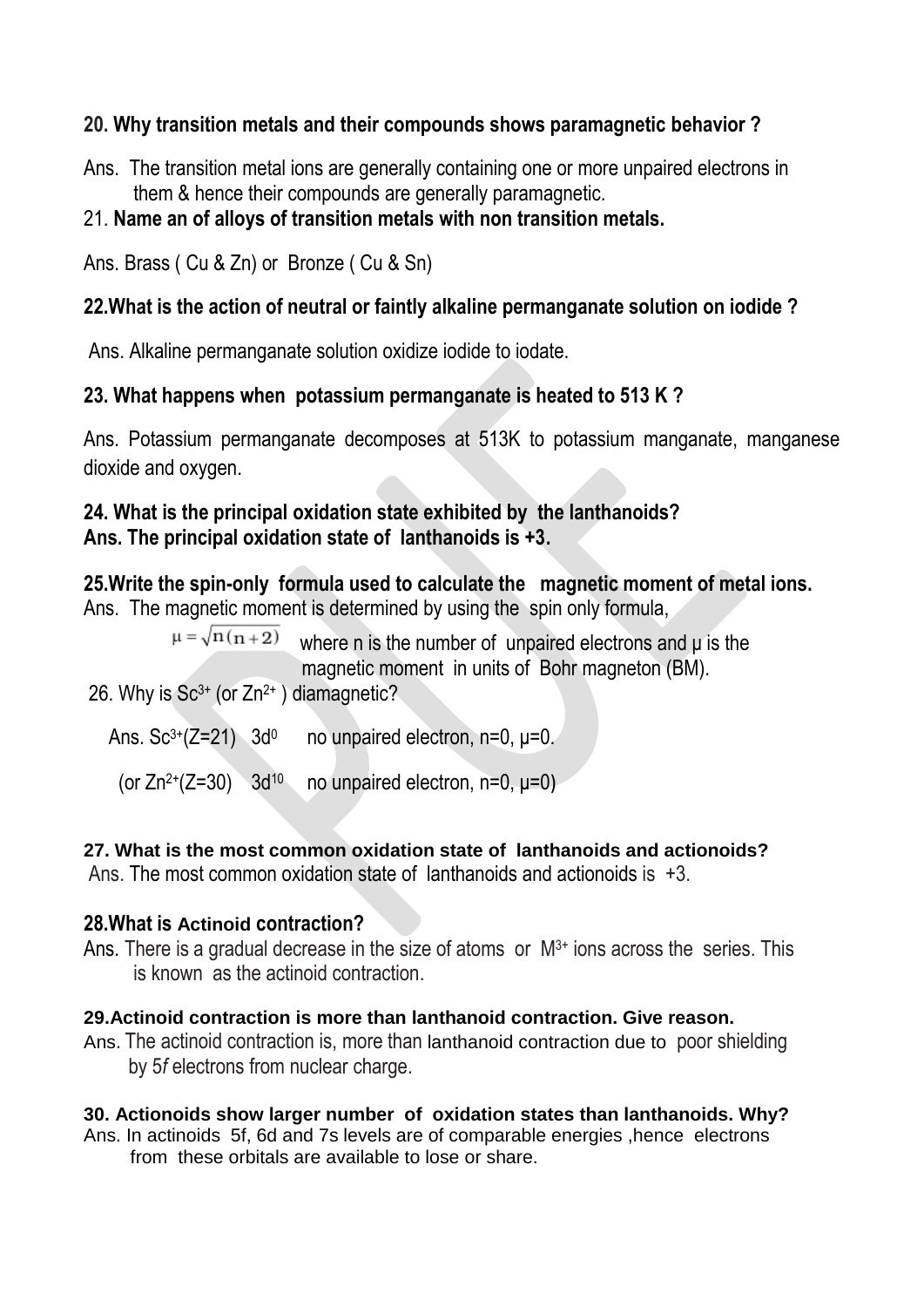## **31. Give one use of Mischmetall .**

Ans. Mischmetall is used in Mg-based alloy to produce bullets, shell and lighter flint. 32. Why transition metals forms alloys readily?

Ans. Transition metals readily form alloys with other transition metals because of their similar radii

## **33. Give one use of transition metal alloy.**

Ans.Ferrous alloys containing chromium, vanadium, tungsten, molybdenum and manganese are used for the production of a variety of steels.

## **II. Answer the following questions. Each question carries TWO marks**.

### **34. Name two characteristic properties exhibited by d – block elements due to their partly filled d orbitals.**

Ans. The characteristic properties exhibited by d – block elements due to their partly filled d orbitals are variable; (i) Oxidation states

(ii) Formation of coloured ions.

## **35. Name two typical metallic properties displayed by transition elements.**

Ans.High tensile strength, ductility malleability, high thermal and electrical conductivity and metallic luster etc.

### **36. What are interstitial compounds? Give example.**

Ans. Interstitial compounds are those which are formed when small atoms like H, C or N are trapped inside the crystal lattices of transition metals.

Example; TiC, Mn<sub>4</sub>N, Fe<sub>3</sub>H, VH<sub>0.56</sub> and TiH<sub>1.7</sub>, etc.

## **37. Give any two physical characteristics of interstitial compounds**.

Ans.Two physical characteristics of interstitial compounds are:

- (i) They have high melting points, higher than those of pure metals.
- (ii) They are very hard and they retain metallic conductivity.

## **38.Calculate the 'spin only' magnetic moment of M2+ (aq) ion (Z = 27).**

Ans. M (z= 27, 3d<sup>7</sup> 4s<sup>2</sup>)  $\rightarrow$  M<sup>+2</sup> (3d<sup>7</sup> 4s<sup>0</sup>) hence it has 3 unpaired electrons n= 3

 $\mu = \sqrt{n(n+2)}$  =  $\sqrt{3(3+2)}$  = 3.87 BM

# **39. The second ionisation enthalpy is high for Cr and Cu , why?**

Ans: The second ionisation enthalpy is unusually high values for Cr and Cu because when  $M^+$  ion ionize to  $M^{+2}$  ion, the d<sup>5</sup> and d<sup>10</sup> configurations of the  $M^+$  ions (i.e Cr<sup>+</sup> or Cu<sup>+</sup>) are disrupted, with considerable loss of exchange energy .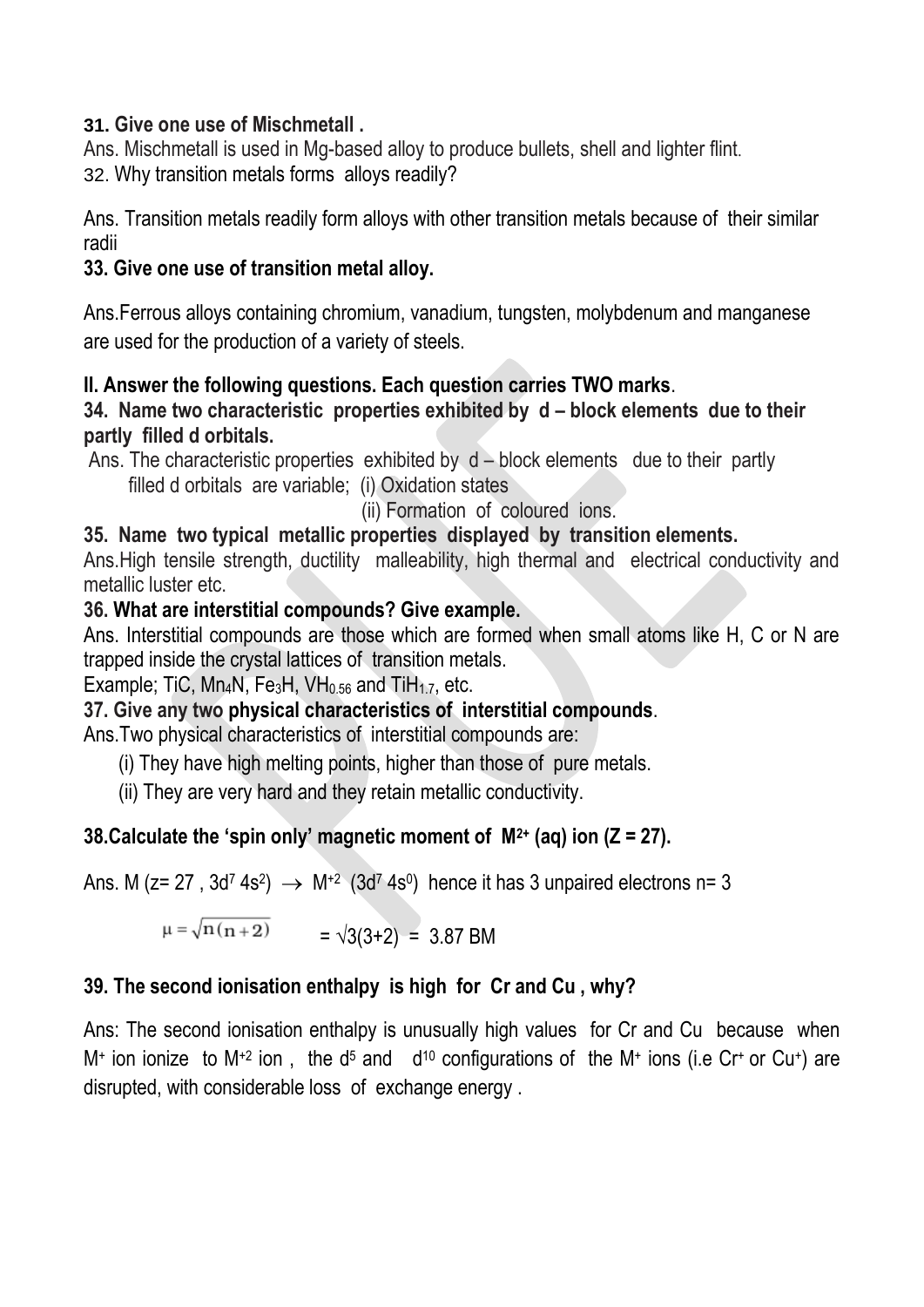## **40. Why first ionisation enthalpy of Cr is lower than that of Zn ?**

 $IE_1$  of Cr is lower, because removal of an electron from Cr does not change the d  $(3d^5 4s^1)$ to 3d<sup>5</sup> 4s<sup>0</sup>) configuration . Cr (z= 24, 3d<sup>5</sup> 4s<sup>1</sup>)  $\rightarrow$  Cr<sup>+</sup> (3d<sup>5</sup> 4s<sup>0</sup>) ------ IE<sub>1</sub>

 $IE<sub>1</sub>$  value for Zn is higher, because removal of electron from 4s level needs more energy. Zn (z= 30 , 3d<sup>10</sup> 4s<sup>2</sup>)  $\;\rightarrow$  Zn+ (3d<sup>10</sup> 4s<sup>1</sup>) ------ IE<sub>1</sub>

 $\therefore$  IE<sub>1</sub> (Zn) > IE<sub>1</sub> (Cr)

## **41.Give two characteristics of transition metal alloys.**

. The alloys are hard and have high melting points.

## **42.What is the action of heat on potassium permanganate ? Give equation.**

Ans. It decomposes at 513K to potassium manganate, manganese dioxide and oxygen.

 $2KMnO_4 \rightarrow K_2MnO_4 + MnO_2 + O_2$ 

# **43. What is the action of neutral or faintly alkaline permanganate solution on iodide ?Give equation.**

Ans. Alkaline permanganate solution oxidize iodide to iodate.

 $1 + 2MnO<sub>4</sub> + H<sub>2</sub>O \rightarrow IO<sub>3</sub> + 2MnO<sub>2</sub> + 2OH$ 

## **44. Explain the oxidising action of acidified potassium dichromate on (iron(II) salts) Fe +2 ions and write the ionic equations for the reaction.**

Ans. Acidified potassium dichromate oxidises iron(II) salts to iron(III).

```
Cr_2O_7{}^{2-} + 14H+ + 6Fe^{2+} \longrightarrow 2Cr^{3+} + 6Fe^{3+} + 7H_2O
```
## **45. The transition metals generally form coloured compounds, why?**

Ans. The compounds of transition elements shows colour due to presence of unpaired electron & ability to undergo d-d transition.

When an electron from a lower energy d orbital is excited to a higher energy d orbital, the energy of excitation corresponds to the frequency of light absorbed. This frequency generally lies in the visible region.

**46. Give reason " transition metals and their many compounds acts as good catalysts".**  Ans. Transition metals and their many compounds acts as good catalysts, it is due to  $\qquad \qquad$  (i) partially filled (n-1) d orbital (ii)variable oxidation state and provide a suitable surface for the reaction to take place.

### **47.Explain giving reason "transition metals form a large number of complex compounds".**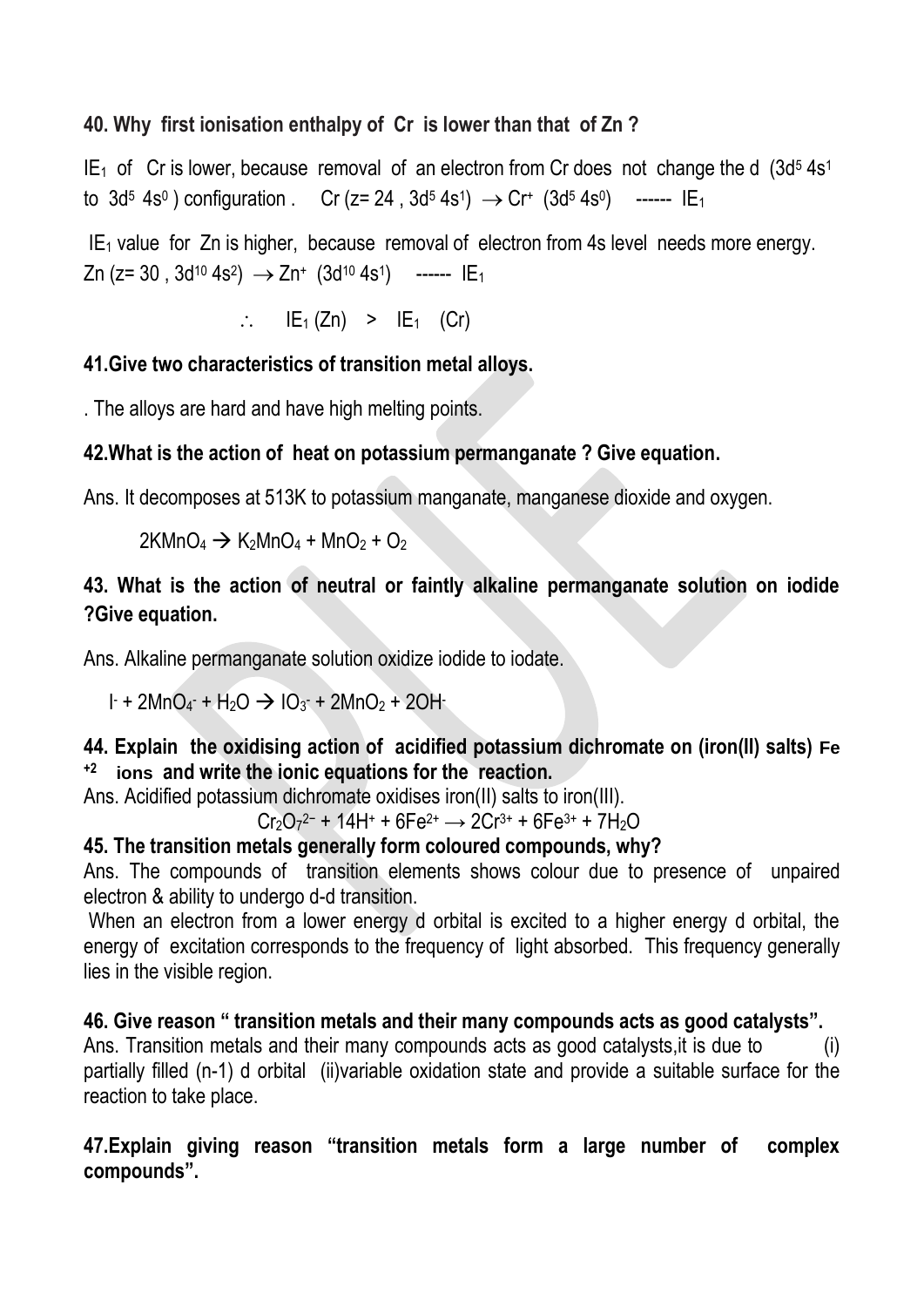Ans.Transition metals form a large number of complex compounds due to (i) Small size & high charge density of the ions of transition metals. (ii) presence of vacant d orbitals of suitable for bond formation.

### **48. What is the effect of increasing pH on a solution of potassium dichromate?**

Ans.On increasing the pH of the solution Potassium dichromate (orange) becomes potassium chromate (yellow) 2 + 2OH → 2CrO<sub>4</sub>2 + H<sub>2</sub>O

### **49.What happens when H2S is passed into potassium dichromate in acidic medium? Give the equation.**

Ans.  $H_2S$  gets oxidized to sulphur

 $Cr_2O_7$ <sup>-2</sup> + 14H<sup>+</sup> + 6e<sup>-</sup>  $\rightarrow$  2Cr<sup>+3</sup> + 7H<sub>2</sub>O  $3H_2S$  →  $6H^+ + 3S + 6e^ Cr_2O_7^{-2} + 3H_2S + 8H^+ \rightarrow 2Cr^{3} + 7H_2O + 3S$ 

**50. What is 'disproportionation' of an oxidation state ? Give one example of disproportionation reaction in aqueous solution.**

Ans. A particular oxidation state , which is relatively less stable compared to other oxidation states , under goes disproportion.

Manganese (VI) which is relatively less stable changes over to manganese (VII) and manganese (IV) in acid solution.

 $3 \text{ MnO}_4$ <sup>-2</sup> + 4H<sup>+</sup>  $\rightarrow \text{ MnO}_2$  + 2MnO<sub>4</sub>-+ 2 H<sub>2</sub>O

### **51. What is lanthanoid contraction? Write any one consequence of lanthanoid contraction.**

Ans. Steady decrease in the size of lanthanides with increase in atomic number is known as lanthanoid contraction.

Due to lanthanoid contraction radii of members of 3rd transition series are very much similar to corresponding members of 2nd series.

#### **52.Write any two consequences of lanthanoid contraction.**

Ans. Two consequences of lanthanoid contrations are

(i) The radii of the members of the third transition series to be very similar to those of the corresponding members of the second series. Ex. The almost identical radii of Zr (160 pm) and Hf (159 pm) & Nb (146pm) & Ta (146pm)

(ii) Difficulty in separation of lanthanoids due to similarity in chemical properties.

## **53. Name the two series of f-block.**

Ans. The *f*-block consists of the two series, lanthanoids (the fourteen elements following lanthanum) and actinoids (the fourteen elements following actinium.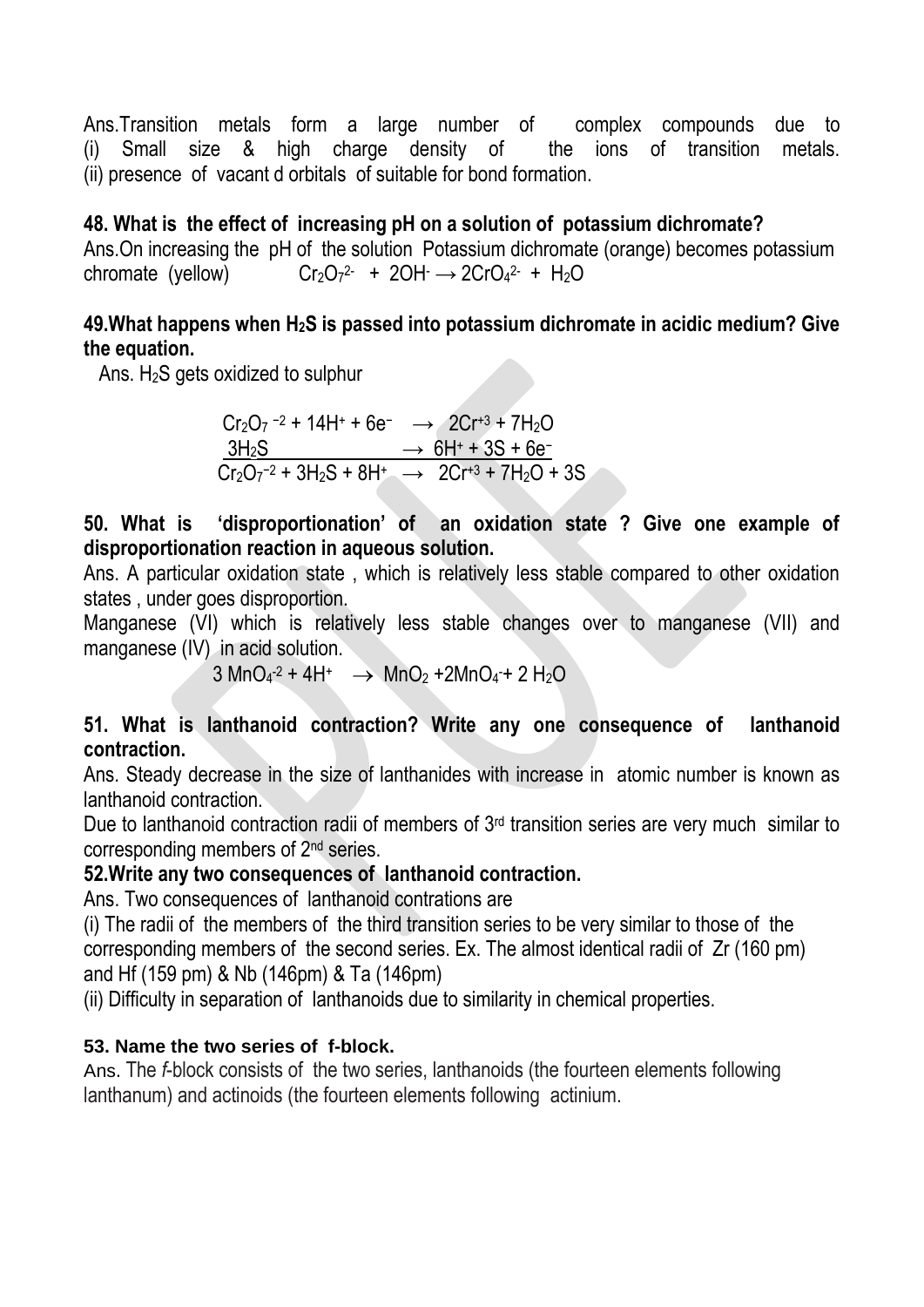#### **54. The chemistry of actionoids is more complicated than lanthanoids. Why?**

Ans. The actinoids are radioactive elements having half lifes varying. Some members can be prepared only in nanogram quantities. These facts render their study more difficult.

### **55.Write two comparisons of variability in oxidation states of transition metals and non transition elements (p- block elements) ?**

Ans. 1. In transition elements , variable oxidation state differ from each other by unity, whereas in case of non transition elements , oxidation state differ by units of two.(For example Fe exhibits o.s of +2 and +3 . similarly copper exhibits two o.s of +1 and +2 . on the other hand, Sn, Pb exhibit o.s of +2 and +4.)

2. In transition elements, higher o.s are more favoured in elements of higher atomic mass, whereas in p-block elements lower o.s are favoured by heavier members ( due to inert pair effect, For example Mo(VI) and W(VI) are more stable than Cr(VI). On the other hand Pb(II) is more stable than Sn(II))

#### **56. What happens when**

(a) A lanthonoid reacts with dilute acids ?

(b) A lanthonoid reacts with water?

Ans.(a) When lanthonoid reacts with dilute acids , it liberates hydrogen gas.

 (b)When lanthonoid reacts with water , it forms lanthanoid hydroxide and liberate hydrogen gas.

### **57. What is the gas liberated when**

- i) crystals of potassium permanganate is heated to 513K ?
- ii) acidified potassium permanganate is treated with oxalate ion at 333K?
- Ans. i) When crystals of potassium permanganate is heated to 513K Oxygen (O2) gas is liberated .
	- ii) Acidified potassium permanganate when treated with oxalate ion at 333K liberates Carbon dioxide (CO2) gas.

## **58. What is the composition of mischmetall? Give its one use.**

Ans. The composition of mischmetall is lanthanoid metal  $($   $\sim$  95%) and iron ( $\sim$  5%) and traces of S, C, Ca and Al.

Mischmetall is used in Mg-based alloy to produce bullets, shell and lighter flint

## **59. Show the interconversion of chromate and dichromate**

The chromates and dichromates are interconvertible in aqueous solution depending upon pH of the solution.

 At pH less than 7: Chromate (yellow) on adding acid becomes dichromate (orange)  $2CrO<sub>4</sub><sup>2</sup> + 2H<sup>+</sup> \rightarrow Cr<sub>2</sub>O<sub>7</sub><sup>2</sup> + H<sub>2</sub>O$ 

At pH more than 7 : Dichromate (orange) on adding base becomes Chromate (yellow)  $Cr_2O_7^2$  + 2OH  $\rightarrow$  2CrO<sub>4</sub><sup>2</sup> + H<sub>2</sub>O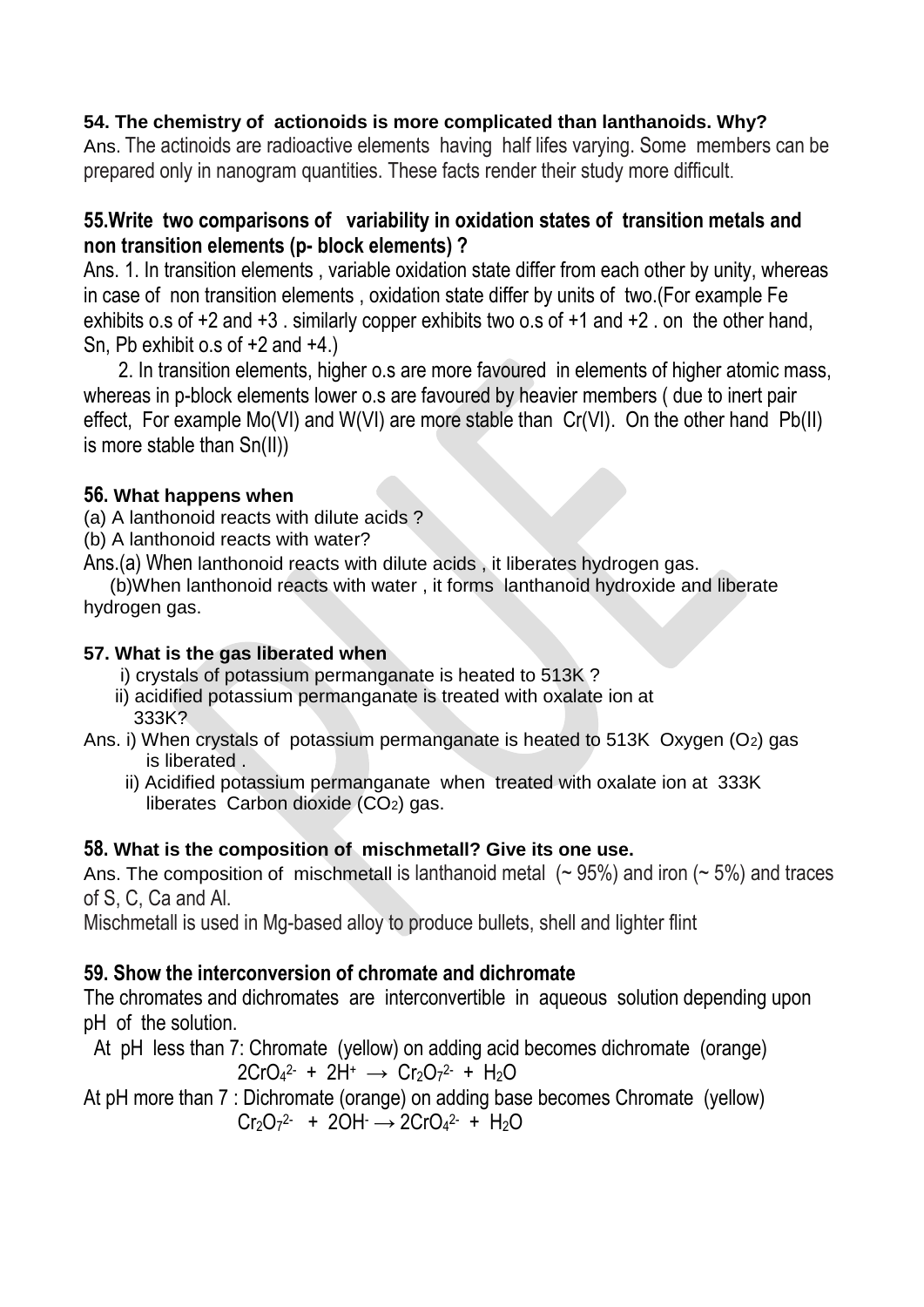#### **60.How does the neutral or faintly alkalline potassium permanganate solution react with (a) Iodide (b) thiosulphite? Write the ionic equations for the reactions**

In neutral or faintly alkaline solutions:

- (a) The oxidation of iodide to iodate:
- $2MnO_4^- + H_2O + I^- \longrightarrow 2MnO_2 + 2OH^- + IO_3^-$
- (b) Thiosulphate is oxidised almost quantitatively to sulphate:  $8MnO<sub>4</sub>$  +  $3S<sub>2</sub>O<sub>3</sub>$ <sup>2</sup> +  $H<sub>2</sub>O$  ——>  $8MnO<sub>2</sub>$  +  $6SO<sub>4</sub>$ <sup>2</sup> +  $2OH$

# **III. Answer the following questions. Each question carries THREE marks**

# **61.Name the metal of the 1 st row transition series that**

i) has highest value for magnetic moment

- ii) has zero spin only magnetic moment in its +2 oxidation state.
- iii) exhibit maximum number of oxidation states.

Ans. i) Chromium ii) Zinc iii) Manganese

# **62.Transition metals form a large number of complex compounds.Give reason**.

Ans. Transition metals for complex compounds due to,

- i) small sizes of metal cations
- ii) their ionic charges and
- iii) availability of d orbitals for bond formation.

# **63.Explain the trend in atomic size of 3d series of transition elements with reason.**

Ans. With increase in atomic number in 3d series - atomic size decreases (Sc to Cr) , then remain almost constant (Cr to Cu) and increase slightly at the end (Cu to Zn).

 Reason: In the beginning of the series the screening (or shielding effect) effect of a d electron is not that effective, hence the net electrostatic attraction between the nuclear charge and the outermost electron increases , hence atomic size radius decreases.

In the middle of the series, increase in nuclear charge and increase in screening effect balance each other. So atomic radii become almost constant.

Increase in atomic radii towards the end is due to the electro – electron repulsions causes the expansion of electron cloud.

# **64. Explain trend in Ionisation Enthalpies of 3d series of transition elements .**

Ans.Ionisation enthalpy increase along each series of the transition elements from left to right. However many small variations, IE of Chromium is lower because removal of an electron from Chromium does not change in the d  $(3d<sup>5</sup> 4s<sup>1</sup>$  to  $3d<sup>5</sup> 4s<sup>0</sup>)$  configuration. I.E value for Zn (3d<sup>10</sup> 4s<sup>2</sup>) is higher because an electron is removed from 4s level which needs more energy. 65. How is potassium dichromate prepared from iron chromite ore?

Ans. Potassium dichromate is manufactured from chromite ore (FeCr<sub>2</sub>O<sub>4</sub>).